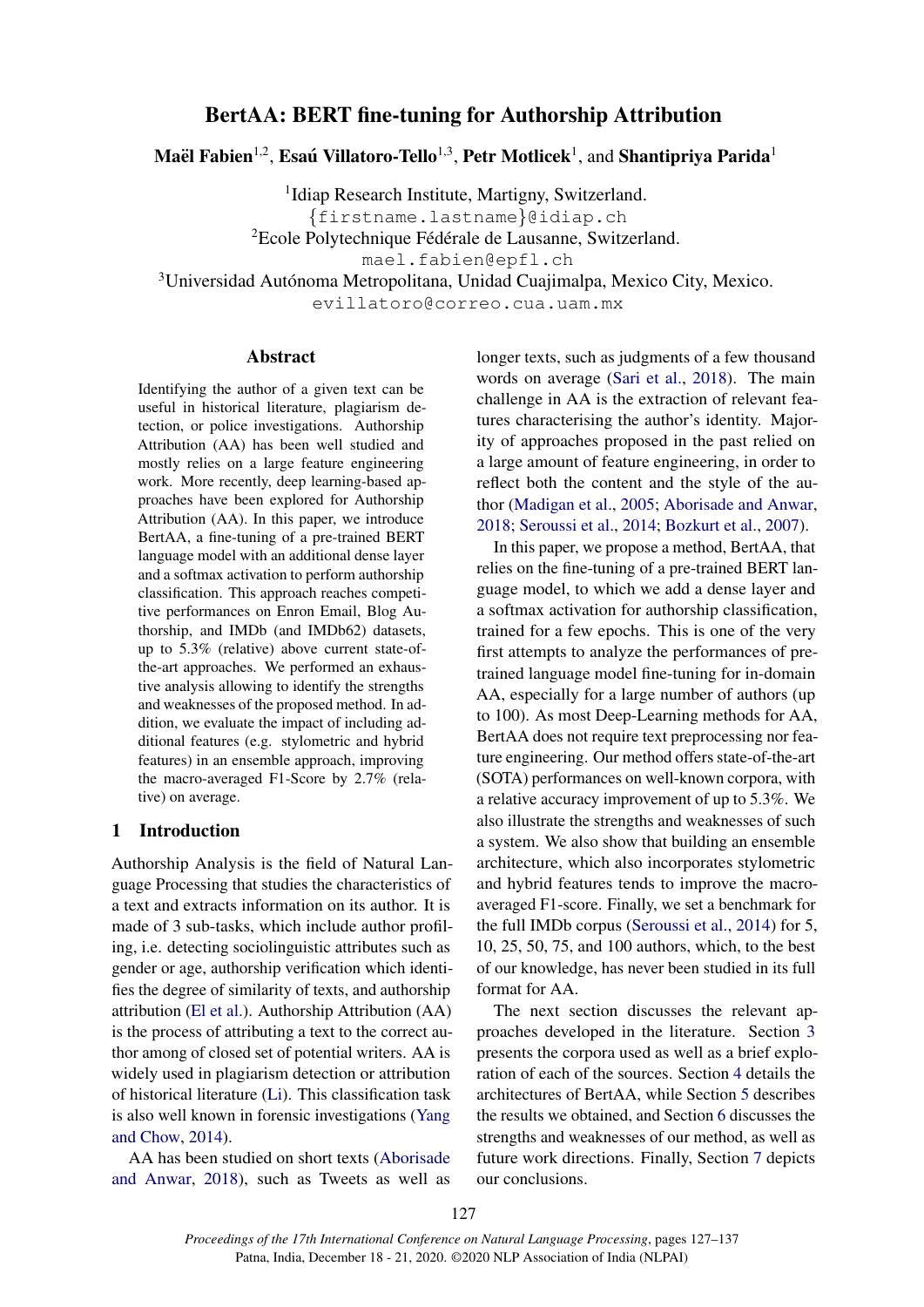### 2 Related work

Traditionally, AA largely relies on the process of extracting features related to content or style of an author [\(Stamatatos,](#page-9-5) [2009\)](#page-9-5). More recently, some approaches propose to use deep learning methods for AA tasks, whether relying on a previous feature extraction step or not. The following sections briefly describe these various methods.

## 2.1 Traditional methods

Term Frequency - Inverse Document Frequency (TF-IDF) is used in AA at the word or the word or character N-gram level. It captures the words, the stems, or the combinations of words or letters that an author uses. Some recent works combine the votes of several classifiers on several levels of N-grams [\(Muttenthaler et al.\)](#page-9-6). Such methods are referred to in the literature as being content-related classifiers [\(Sari et al.,](#page-9-2) [2018\)](#page-9-2).

In addition, stylometric features reflect the style of the author [\(Sari et al.,](#page-9-2) [2018\)](#page-9-2). The main hypothesis behind this feature extraction is that each author has its own writing style (e.g use of punctuation, average word length, sentence length, number of upper cases...). Features reflecting the style are used as an input for a LR usually, as seen in [\(Madigan](#page-9-3) [et al.,](#page-9-3) [2005;](#page-9-3) [Aborisade and Anwar,](#page-8-1) [2018;](#page-8-1) [Madigan](#page-9-7) [et al.\)](#page-9-7). An optional step of text pre-processing is often added [\(Allison and Guthrie\)](#page-8-3), and more specifically through stop-words removal and stemming. [Sari et al.](#page-9-2) [\(2018\)](#page-9-2) reached an accuracy of 95.9% on the IMDb62 dataset [\(Seroussi et al.,](#page-9-4) [2014\)](#page-9-4), 1.1% (absolute) above a character N-gram classifier, by including stylometric features in a classifier. [Soler-](#page-9-8)[Company and Wanner](#page-9-8) [\(2017\)](#page-9-8) also showed that including syntactic and discourse features can help achieve SOTA performances in author and gender identification.

To combine the numerous sources of input features, AA is also performed using ensemble learners, made for example of several SVM classifiers [\(Bacciu et al.,](#page-8-4) [2020\)](#page-8-4). Each classifier is trained on certain features related to distinct concepts, such as style, content, author profiling, etc.

## 2.2 Deep Learning based methods

While overcoming the burden of feature engineering, deep learning-based methods have reached SOTA results, whether through the use of Long Short-Term Memory (LSTM) [\(Qian et al.\)](#page-9-9) at both the sentence and article-level or using multi-headed

Recurrent Neural Network (RNN) [\(Bagnall,](#page-8-5) [2016\)](#page-8-5) for on short multi-lingual texts. Convolutional Neural Networks (CNN) have also been widely explored for AA and can extract information from raw signals in speech processing or computer vision.

[Ruder et al.](#page-9-10) [\(2016\)](#page-9-10) explored CNNs at the word and character level for AA and found that CNNs at the character level tend to outperform other simple approaches based on SVMs for example, while CNNs at the N-gram level have been shown to perform competitively [\(Shrestha et al.,](#page-9-11) [2017\)](#page-9-11). [Zhang](#page-9-12) [et al.](#page-9-12) [\(2018\)](#page-9-12) proposed a Syntax-augmented CNN model which outperforms other approaches on the Blog authorship and the IMDb62 datasets.

Siamese networks are well known in computer vision, e.g. for facial recognition tasks [\(Wu et al.,](#page-9-13) [2017\)](#page-9-13). [Saedi and Dras](#page-9-14) [\(2019\)](#page-9-14), used Convolutional Siamese Networks to perform AA. They compared their approach with a BERT fine-tuning over 3 epochs and showed that Siamese Networks are more robust over large-scale AA tasks  $(N > 50)$ . This type of approach has the advantage of being able to evaluate the similarity between texts, as shown in [\(Qian et al.\)](#page-9-9).

In 2020, [Barlas and Stamatatos](#page-8-6) [\(2020\)](#page-8-6) leveraged pre-trained language models (BERT, ELMo, ULM-FiT, GPT-2) for the specific case of cross-topic and cross-domain AA on the CMCC dataset [\(Goldstein-](#page-8-7)[Stewart et al.,](#page-8-7) [2009\)](#page-8-7), on a subset of 21 authors. The authors used a multi-headed classifier with a demultiplexer. In an N-authors classification task (N typically  $< 100$ ), N classifiers would be trained, each of them seeing predominantly data from one author. In prediction, the text to classify is passed through all classifiers, and after normalization, the scores are compared. This work shows that BERT seems to work best on large vocabularies, and outperforms multi-headed RNNs.

Contrary to previous work, in this paper we perform an exhaustive analysis on the performance of pre-trained language models, we identify the advantages and limitations on three well-known benchmark datasets. In addition, we evaluate the impact of incorporating stylometric and hybrid features through ensemble techniques.

## <span id="page-1-0"></span>3 Authorship Attribution Corpora

Several corpora have been studied for the task of AA. In this section, we briefly describe each corpus we used as well as its key features. The AA task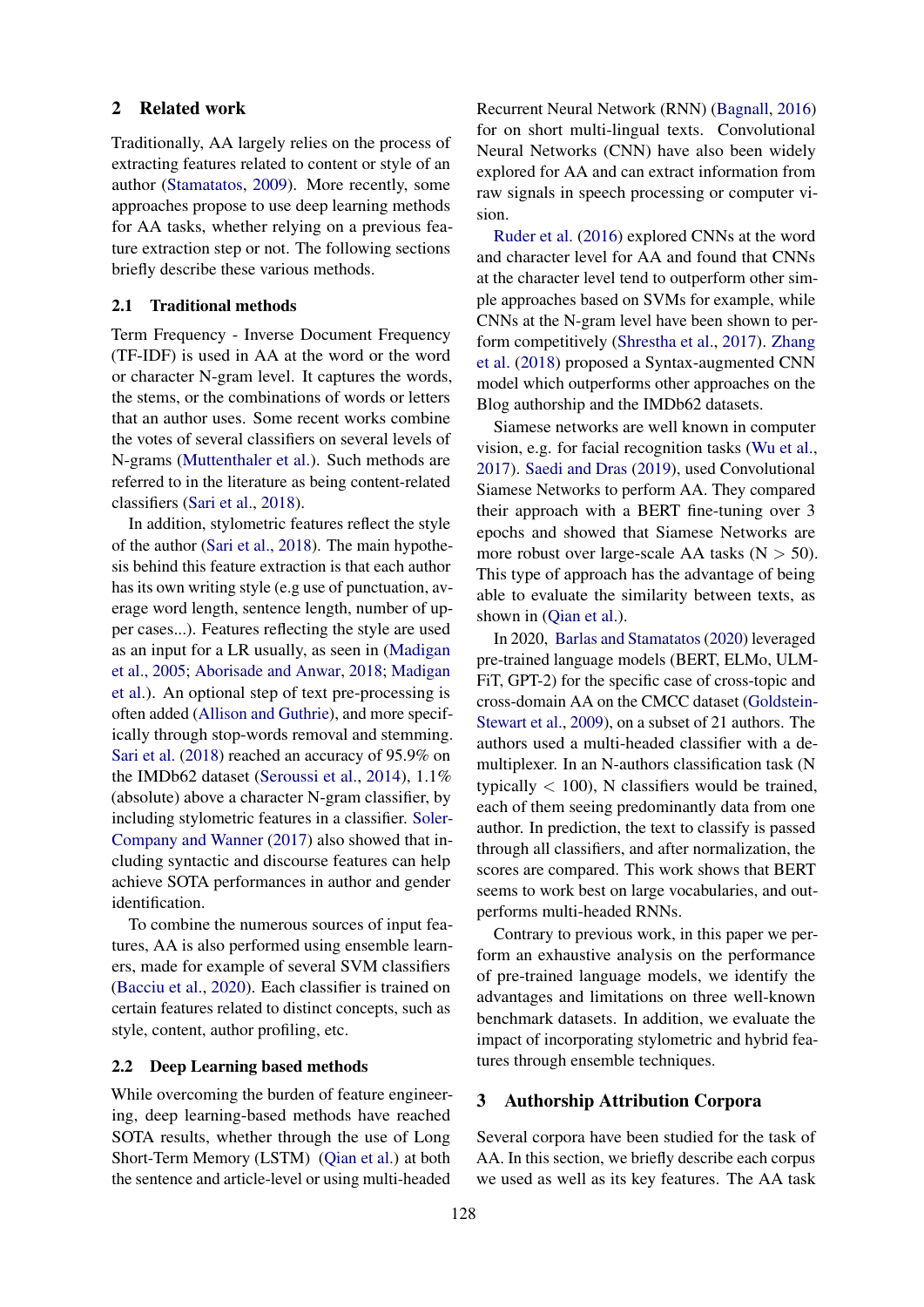we performed focuses on identifying the author of a text among a list of the top N authors for whom we collected the largest number of texts.

### 3.1 Enron Email corpus

Enron Email corpus has been widely studied over the previous decade since the bankruptcy of Enron. 517'401 emails from around 160 employees were made public, and data preparation for email classification was then done by [Klimt and Yang](#page-8-8) [\(2004\)](#page-8-8). The emails mainly contain conversations of managers at Enron, and given the fraudulent nature of the emails, it is commonly used as a study case for criminal network investigations [\(Aven,](#page-8-9) [2015\)](#page-8-9).

Emails were collected from the "Sent" folder of each of the 160 employees. Since around 13% of the emails contained the name of the sender, as a signature or side information in a forwarded message, we dropped these observations. We also removed all messages of less than 10 tokens to apply the same processing as [Ruder et al.](#page-9-10) [\(2016\)](#page-9-10). Our end corpus contained 130'000 emails. Emails are on average 150 tokens long, and the median length is 61 tokens.

Enron Email corpus has already been studied for several Authorship Analysis tasks, including Authorship Verification [\(Halvani et al.,](#page-8-10) [2020;](#page-8-10) [Brocardo et al.,](#page-8-11) [2013\)](#page-8-11), as well as for AA tasks [\(Neumann and Schnurrenberger;](#page-9-15) [Li;](#page-9-0) [Allison](#page-8-3) [and Guthrie\)](#page-8-3). Gender identification and sentiment analysis were also studied by [Clough et al.](#page-8-12) [\(2011\)](#page-8-12).

### 3.2 IMDb Authorship Attribution Corpus

The IMDb Authorship Attribution corpus was introduced by [Seroussi et al.](#page-9-4) [\(2014\)](#page-9-4). 271'000 movie reviews were produced by 22'116 distinct authors, with an average of 12.3 texts per author. Texts are on average 121 tokens long. No preprocessing or filtering was applied to the corpus.

Most of the works that we have found referred to the IMDb62 dataset, a truncated version of the IMDb Authorship Attribution Corpus with 62 authors and 1'000 texts per author. We chose to benchmark our solution on the IMDb62 against other approaches, but also to evaluate the performance of our model on the full version of the corpus since it contains a class imbalance (closer to a real-life scenario) and has more data, with an average of 3'900 texts per author for the top 5 authors. The full version of the corpus has, to the best of our knowledge, never been studied for AA for a

various number of authors. Hence, our approach sets a benchmark.

### 3.3 Blog Authorship Attribution Corpus

The Blog Authorship Attribution corpus is a corpus of blog articles from 2004 and before, collected from blogger.com. It was introduced by [Schler et al.](#page-9-16) as part of a study on the effects of age and gender on blogging. More than 680'000 posts are available, from more than 19'000 authors. An average of 35 posts was collected per author. No preprocessing or filtering was applied to the corpus. Although it might seem surprising, it is worth mentioning that this dataset is the one containing the shortest texts on average (79 tokens for the top 5 authors, vs 190 for Enron). Many of the blog posts collected were replies to existing blog posts or short articles.

For our experiments, we considered the top 5, 10, 25, 50, 75, and 100 authors with the largest number of texts. Table [1](#page-2-0) presents the summary statistics of the length and number of documents per author, in the various configurations considered, for each dataset. As a summary, Enron has rather long texts, a large number of texts per author with a large associated standard deviation. IMDb reviews are shorter and the number of texts per author is lower than for Enron. Finally, for the Blog dataset, the texts are short, and the number of texts per author is smaller than for Enron, with fewer variability than for IMDb.

<span id="page-2-0"></span>

| Dataset     | N   | Avg. Num. Tokens | Avg. Nb. Texts      |
|-------------|-----|------------------|---------------------|
|             | 5   | $190 (\pm 375)$  | $11205 (\pm 2324)$  |
| Enron       | 10  | 201 ( $\pm$ 419) | $8745 (\pm 3052)$   |
|             | 25  | 185 $(\pm 375)$  | 5626 $(\pm 3230)$   |
|             | 50  | $183 (\pm 361)$  | 3685 $(\pm 3014)$   |
|             | 75  | 194 ( $\pm$ 386) | $2774 \ (\pm 2779)$ |
|             | 100 | $208 (\pm 717)$  | $2259 \ (\pm 2567)$ |
|             | 5   | $106 (\pm 184)$  | 3900 $(\pm 2197)$   |
| <b>IMDb</b> | 10  | $127 (\pm 185)$  | $2817 (\pm 1895)$   |
|             | 25  | $110 (\pm 167)$  | 1873 $(\pm 1434)$   |
|             | 50  | $104 (\pm 152)$  | 1324 $(\pm 1155)$   |
|             | 75  | $102 (\pm 158)$  | $1080 (\pm 1005)$   |
|             | 100 | $102 (\pm 157)$  | $932 \ (\pm 907)$   |
| IMDb62      | 62  | 341 ( $\pm$ 223) | $1000 (\pm 0)$      |
|             | 5   | $79 \times 191$  | $2659 \ (\pm 780)$  |
| Blog        | 10  | 91 ( $\pm$ 184)  | $2350 (\pm 639)$    |
|             | 25  | $99 \times 174$  | 1832 $(\pm 599)$    |
|             | 50  | 98 $(\pm 167)$   | 1466 $(\pm 562)$    |
|             | 75  | $120 (\pm 209)$  | 1270 $(\pm 538)$    |
|             | 100 | $126 (\pm 228)$  | $1122 (\pm 533)$    |

Table 1: Descriptive statistics for the 4 datasets. N: number of authors, Avg. Num. Tokens: average number of tokens per text, Avg. Nb. Texts: average number of texts. Standard deviation in parenthesis.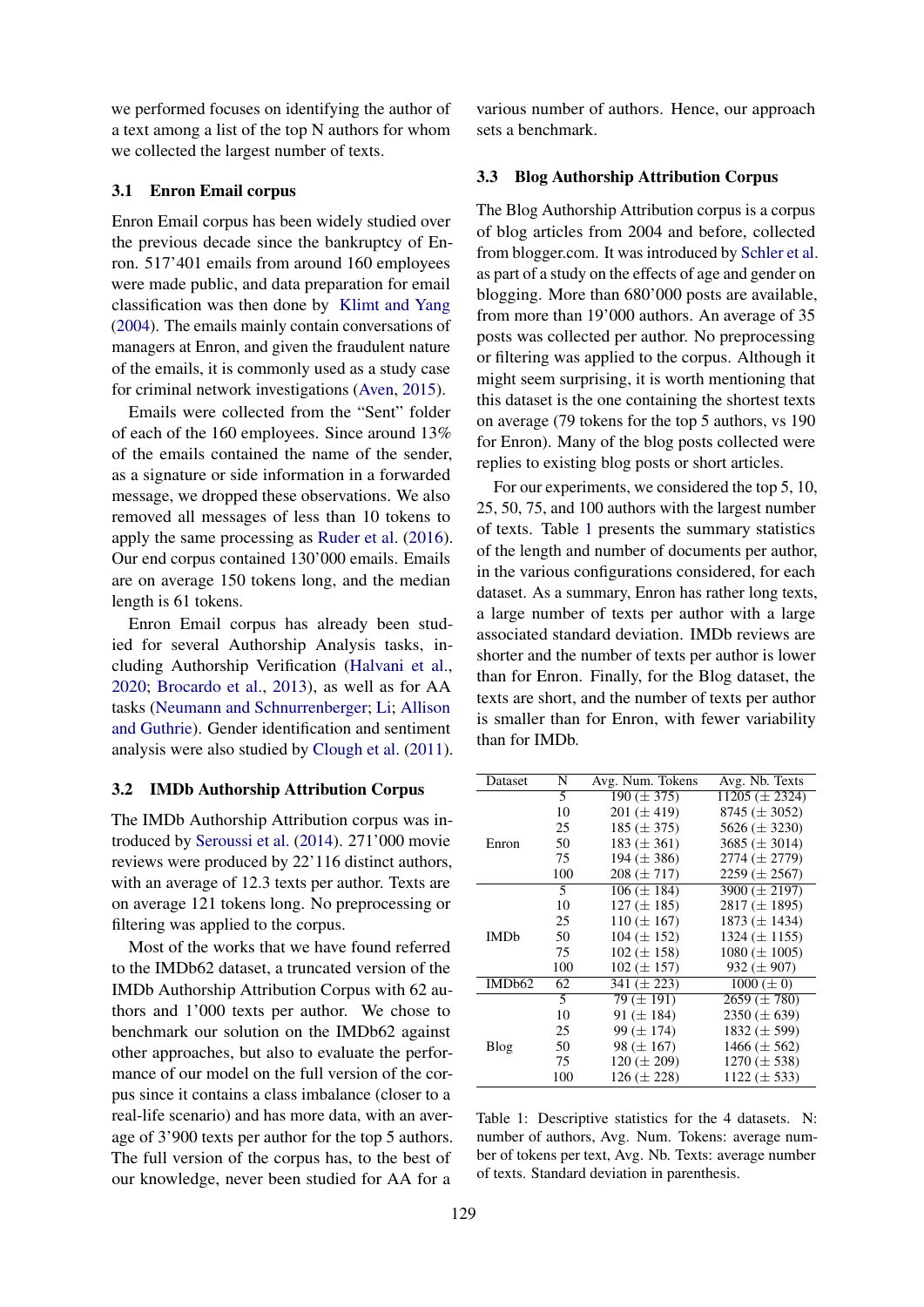## <span id="page-3-0"></span>4 BertAA : BERT-based Authorship Attribution

Content-related features in AA take into account the topics and the semantics of the text. Recent works on language representation models have however shown that transformers such as BERT [\(Devlin et al.,](#page-8-13) [2019\)](#page-8-13) reach SOTA performances for various tasks, hence improving GLUE score as well as several other metrics. It has been extensively used for text classification tasks [\(Sun et al.,](#page-9-17) [2020\)](#page-9-17), and BERT is known to be well-performing at extracting semantic and syntactic information.

To the best of our knowledge, no systematic review of the performance of fine-tuned pre-trained language models for AA has been reported yet, and such classifier has never been combined with a stylometric and hybrid features in an ensemble model. Hereby, we introduce BertAA, a fine-tuning of BERT with a dense layer and a softmax activation, trained for a few epochs for AA. The output dimension of the dense layer corresponds to the number of authors in the corpus.

BERT is made of 12 Transformer blocks and 12 self-attention heads. The input size, i.e. the maximum length of tokens is 512, and the hidden layer representation dimension is 768 [\(Vaswani](#page-9-18) [et al.,](#page-9-18) [2017\)](#page-9-18). As described by [Sun et al.](#page-9-17) [\(2020\)](#page-9-17), to use BERT as a classifier, a simple dense layer with softmax activation is added on top of the final hidden state h of the first token [CLS], through a weight matrix W, and we predict the probability of label  $c$  the following way:

$$
p(c \mid \mathbf{h}) = \text{softmax}(W\mathbf{h}).\tag{1}
$$

Then, all weights, including BERT's ones and W, are adapted, in order to maximize the logprobability of the correct label. The training is done using a Cross-Entropy loss function. We used a pre-trained BERT available from the Transformer library [\(Wolf et al.,](#page-9-19) [2020\)](#page-9-19), trained on large corpora. The fine-tuning of BERT for the AA task was done on a Tesla P100-PCIE-16GB.

Additionally, we incorporate stylometric and hybrid features to BertAA, in 2 models called BertAA + Style and BertAA + Style + Hybrid through a LR. Thus, our system is able to account for content, stylometric, and hybrid features. The architecture of BertAA + Style + Hybrid is presented in Figure [1.](#page-3-2)

<span id="page-3-2"></span>

Figure 1: BertAA + Style + Hybrid architecture.

The stylometric classifier first extracts the lexical stylometric features as proposed by [Sari et al.](#page-9-2) [\(2018\)](#page-9-2). The features extracted are the length of text, the number of words, the average length of words, the number of short words, the proportion of digits and capital letters, individual letters and digits frequencies, hapax-legomena, a measure of text richness, and the frequency of 12 punctuation marks. A LR is trained on these features. The hybrid features we extract are the frequencies of the 100 most frequent character-level bi-grams and tri-grams. Classification is then done using a LR. Finally, the output probabilities of Bert classifier, the stylometric, and the hybrid ones are concatenated and classified using an additional LR.

### <span id="page-3-1"></span>5 Results

Parameters we chose for our architectures are presented in Table [2.](#page-3-3)

<span id="page-3-3"></span>

| Model        | Parameter          | Value           |  |
|--------------|--------------------|-----------------|--|
| Hybrid feat. | Char. N-grams      | (2,3)           |  |
|              | Penalty            | 12.             |  |
|              | Tolerance          | 0.0001          |  |
| LR           | C                  | 1.0             |  |
|              | Max Iterations     | 100             |  |
|              | Intercept          | True            |  |
|              | Config             | bert-base-cased |  |
| <b>BERT</b>  | Epochs             | 1 to 5          |  |
|              | Input token length | 512             |  |

Table 2: Parameters of the experiments.

We ran the experiments on 5, 10, 25, 50, 75, and 100 authors for the full IMDb, the Blog, and Enron datasets presented above. Our model was trained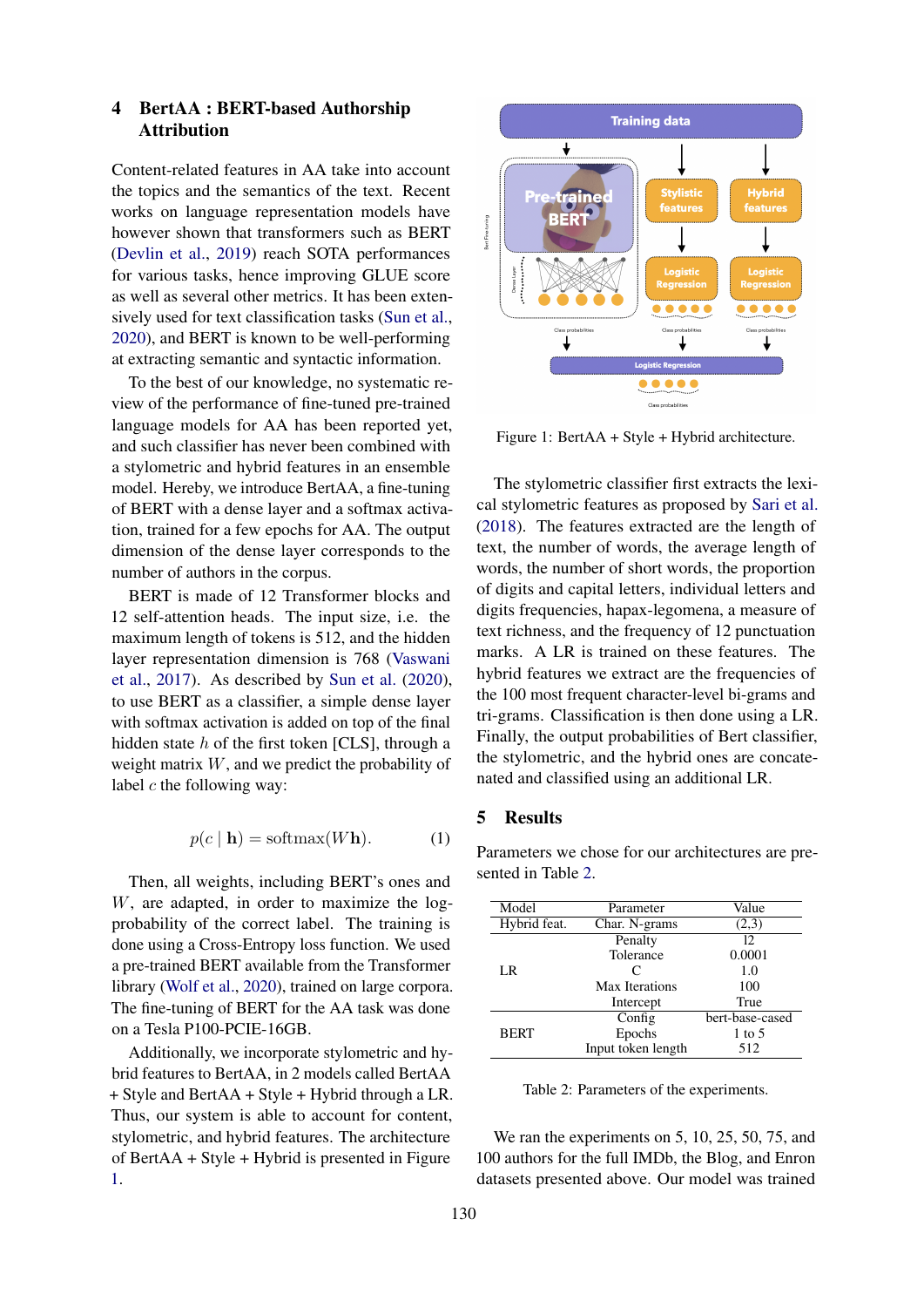on 5 epochs for each experiment unless specified otherwise. The results are presented in Table 3. We picked the top N authors with the largest amount of texts, for each of the datasets, and kept 20% of test data using a stratified approach, meaning that the proportions of each class are kept equal in the training and testing set. We report the results of BertAA, BertAA + Style and BertAA + Style + Hybrid. We compare our approach with a word-level TF-IDF - LR model with stemming and stop-words removal. We also add as a benchmark the performance of a LR trained only on stylometric features, and an additional LR trained on the character-level N-gram hybrid features.

BertAA outperforms the TF-IDF and LR benchmark on all experiments, with an average relative accuracy gain of 14.3%. It reaches a competitive performance on 5 authors on the Enron dataset, since only 2 samples were not classified correctly out of 4104, hence leading to an accuracy of 99.95%.

Comparing results on Enron to other approaches in literature is not trivial since it largely depends on the data preparation that was done. We decided to remove short emails, and remove utterances containing the name of the sender (as a signature for example), but not all papers involving Enron data for AA precisely describe their data preparation. Furthermore, we found no results in the literature on IMDb full-corpus for the top N authors. Hence, our results set a benchmark on the full IMDb, on average 8.2% above a word-level TF-IDF. Next, we compare our results with current SOTA on the IMDb62 and the Blog Authorship datasets.

## 5.1 How does the performance compare to SOTA?

In Table 4, we report the accuracy of our best systems (no additional features, 5 epochs) on the Blog Authorship corpus against the performances of several CNN-based architectures, including the character-level CNN presented in [\(Ruder](#page-9-10) [et al.,](#page-9-10) [2016\)](#page-9-10) and current SOTA Syntax-enriched CNN[\(Zhang et al.,](#page-9-12) [2018\)](#page-9-12). We report results over 10 and 50 authors. For 10 authors, the accuracy of our best BertAA system (no additional features, 5 training epochs) reaches 65.4% which is, to the best of our knowledge, the current SOTA on the Blog Authorship Corpus, and represents a relative improvement of 2% over the Syntax CNN. When the number of authors increases, our system dis-

plays an accuracy of 59.7%, which represents a relative improvement of 5.3% accuracy compared to the previous SOTA. The main characteristics of the Blog Corpus are that texts are rather short on average (respectively 91 and 98 tokens on average for 10 and 50 authors), while the number of texts per authors remains quite high on average, with a rather small standard deviation, suggesting that BertAA is well suited for datasets with short sentences, and a large but balanced number of texts per author.

| Approach                              | 10   | 50   |
|---------------------------------------|------|------|
| Impostors (Koppel and Winter, 2014)   | 35.4 | 22.6 |
| SCAP (Frantzeskou et al., 2006)       | 48.6 | 41.6 |
| LDAH-S (El et al.)                    | 52.5 | 18.3 |
| CNN (Ruder et al., 2016)              | 61.2 | 49.4 |
| Continuous N-gram (Sari et al., 2017) | 61.3 | 52.8 |
| N-gram CNN (Zhang et al., 2018)       | 63.7 | 53.1 |
| Syntax CNN (Zhang et al., 2018)       | 64.1 | 56.7 |
| <b>BertAA</b>                         | 65.4 | 59.7 |

Table 4: Accuracy on Blog Authorship

### 5.2 Are external features useful?

In order to assess the impact of external features, we compute the accuracy per author on the Blog dataset for 10 authors. We compare the per-author accuracy of a word-level TF-IDF + LR classifier and BertAA, to identify whether TF-IDF outperforms our system on some classes in Figure [2.](#page-4-0)

<span id="page-4-0"></span>

Figure 2: Accuracy per author for TF-IDF and BertAA (+Style) on the Blog Dataset (N=10)

On most authors, BertAA slightly outperforms TF-IDF, although both methods reach good accuracies. However, BertAA brings additional value, especially where TF-IDF performs poorly, e.g. on Author 3 in the figure. In some specific cases, such as for author "7" on the figure, TF-IDF achieves a better performance than BertAA. In such a case, adding the stylometric features improves the per-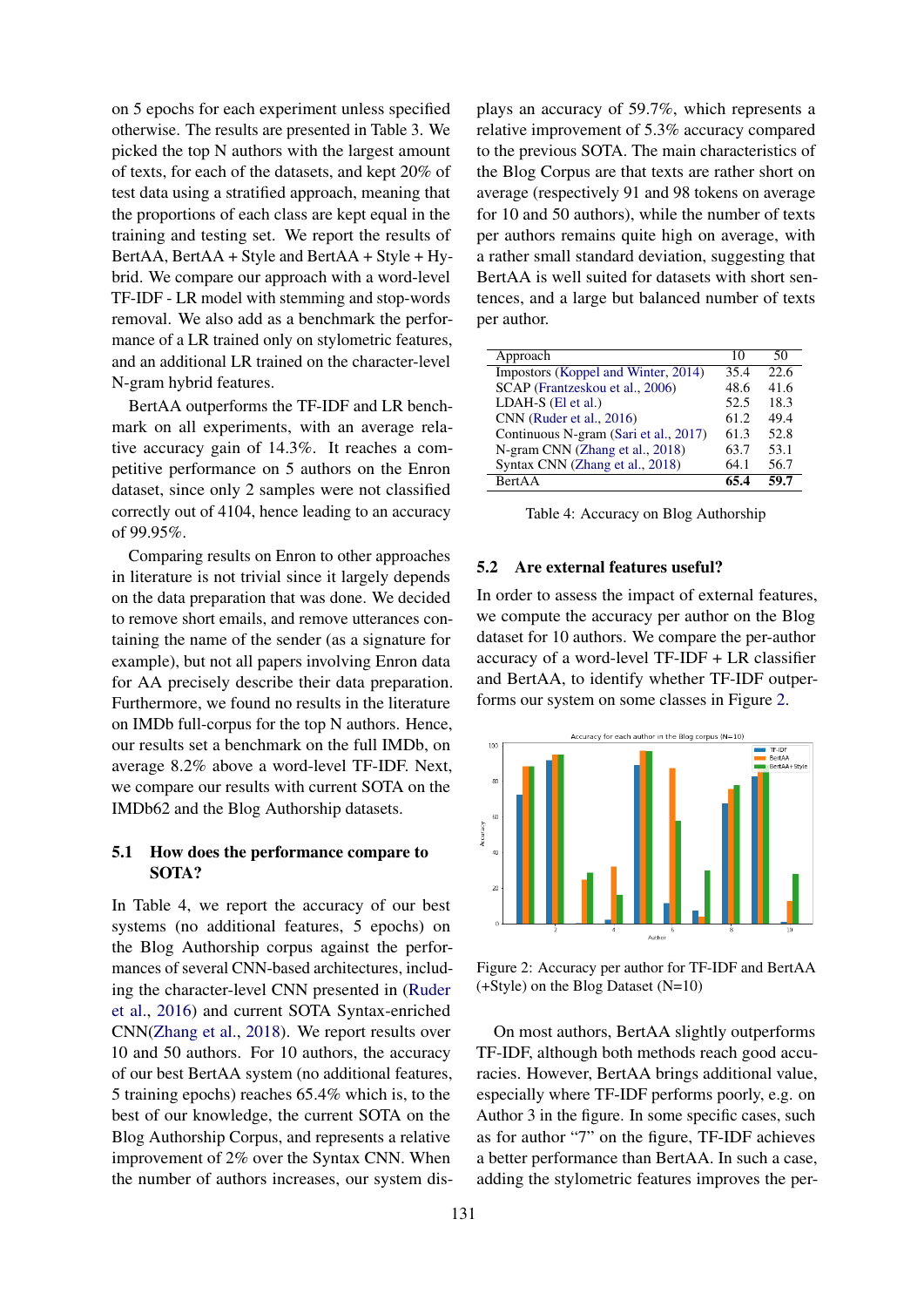| Dataset     | N-Authors | <b>Baslines</b> |             | <b>Proposed Method</b> |        |           |                  |
|-------------|-----------|-----------------|-------------|------------------------|--------|-----------|------------------|
|             |           | Stylo.          | Char N-gram | TF-IDF                 | BertAA | $+$ Style | + Style + Hybrid |
| Enron       | 5         | 75.0            | 84.4        | 98.0                   | 99.95  | 99.95     | 99.95            |
|             | 10        | 54.9            | 70.5        | 96.4                   | 99.1   | 99.1      | 99.1             |
|             | 25        | 35.6            | 53.2        | 92.7                   | 98.7   | 98.7      | 98.7             |
|             | 50        | 20.4            | 44.8        | 90.8                   | 98.1   | 98.2      | 98.2             |
|             | 75        | 17.3            | 40.6        | 90.1                   | 97.6   | 97.5      | 97.5             |
|             | 100       | 15.8            | 36.9        | 88.3                   | 97.0   | 97.0      | 97.1             |
| <b>IMDb</b> | 5         | 65.8            | 92.1        | 98.1                   | 99.6   | 99.6      | 99.6             |
|             | 10        | 44.6            | 79.2        | 93.9                   | 98.1   | 98.2      | 98.2             |
|             | 25        | 25.5            | 55.8        | 84.1                   | 93.2   | 92.9      | 92.9             |
|             | 50        | 17.4            | 44.2        | 82.1                   | 90.7   | 90.6      | 90.6             |
|             | 75        | 14.7            | 37.6        | 79.2                   | 88.3   | 87.8      | 87.8             |
|             | 100       | 11.8            | 33.6        | 76.6                   | 86.1   | 85.3      | 85.4             |
|             | 5         | 34.7            | 40.0        | 45.7                   | 61.3   | 59.7      | 59.8             |
| Blog        | 10        | 18.9            | 31.9        | 45.0                   | 65.4   | 62.4      | 62.4             |
|             | 25        | 9.9             | 23.4        | 42.0                   | 65.3   | 64.4      | 64.4             |
|             | 50        | 6.2             | 15.7        | 41.4                   | 59.7   | 58.7      | 58.7             |
|             | 75        | 5.0             | 15.7        | 42.2                   | 60.9   | 59.0      | 59.2             |
|             | 100       | 4.2             | 13.8        | 40.5                   | 58.8   | 57.3      | 57.6             |

Table 3: Accuracy on the number of authors for all approaches on the 3 datasets.

formance of our model on this author. But what is the overall impact of additional features on the model performance?

Adding stylometric and hybrid features in the first experiment on the Blog corpus, with 10 authors, the accuracy decreases from 65.4 to 62.4%. However, the macro-averaged F1-score we report using these features is higher, at 61.4% instead of 56.7% when no features are added.

This behavior of BertAA is illustrated in the confusion matrices in Figure [3,](#page-5-0) in which we report the accuracy per class (i.e. per author). Surprisingly, BertAA is stuck at 0% accuracy on certain authors, as it tends to allocate all the texts to a sub-set of authors, which can lead to a good accuracy but a lower macro-averaged F1-score. On the other hand, adding other features (stylometric and hybrid) improves the macro-averaged F1-score, but reduces the accuracy in that specific case.

According to our experiments, as illustrated in Figure [4,](#page-6-0) the F1-score on the Blog Authorship corpus for 5, 10, 25, 50, 75, and 100 authors improves by 2.70% (relative) when stylometric features are added to BertAA, and by 2.73% (relative) when including hybrid features.

In the blog corpus, more than 2'300 texts are collected per author, for the top 10 authors, which offers a sufficient quantity of training data, and a limited number of authors. But this does not guarantee that our model behaves well under a smaller set of training data and a wider classification task, such as on the IMDb62 dataset.

<span id="page-5-0"></span>

Figure 3: Confusion matrix of BertAA and BertAA + Style + Hybrid on the Blog corpus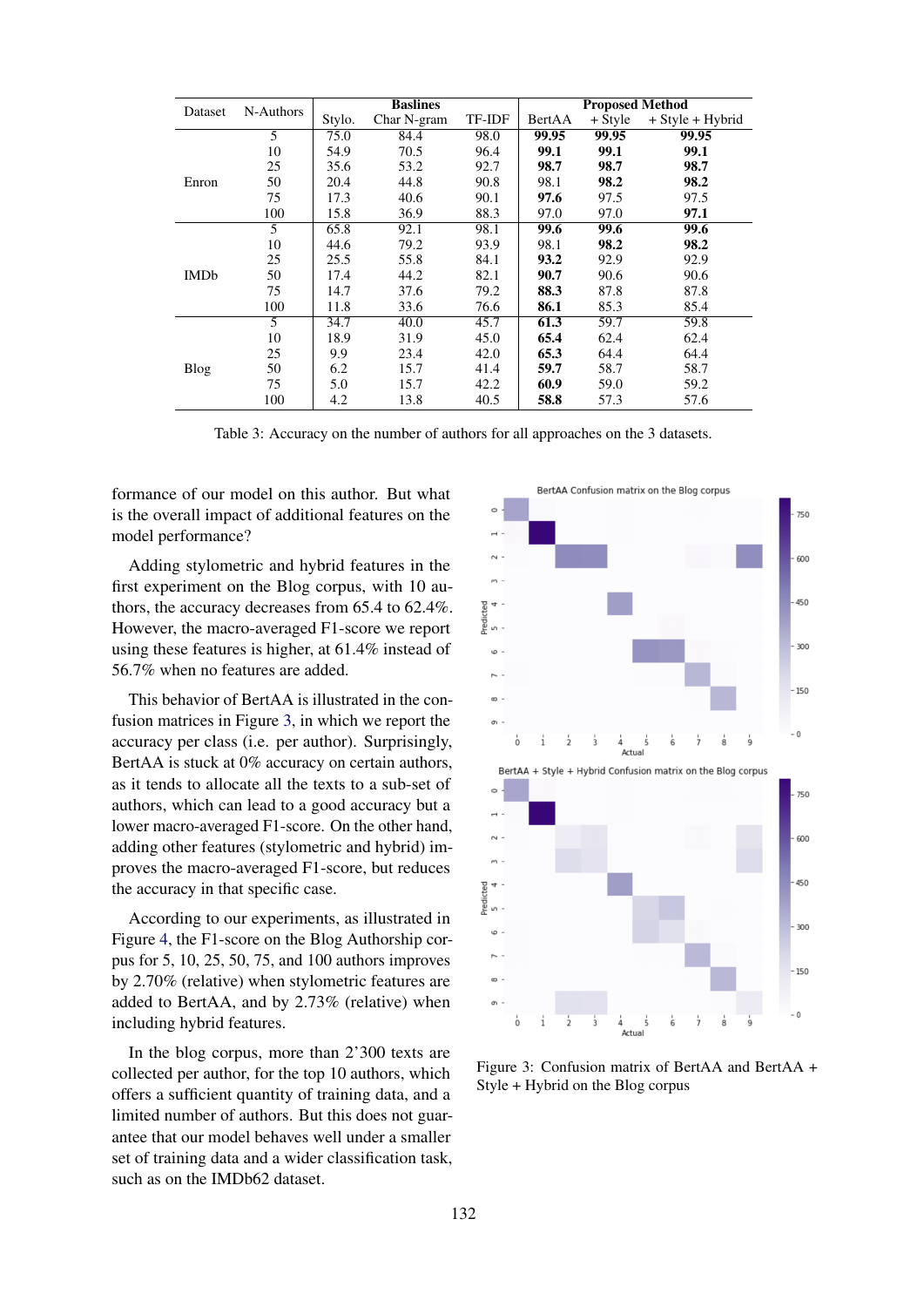<span id="page-6-0"></span>

Figure 4: Macro-averaged F1-score when including stylometric and hybrid features according to number of authors.

## 5.3 More authors, less data

We ran additional experiments on the IMDb62 dataset with a larger number of authors (62), and fewer training samples per author (1'000). To replicate the setup of most methods presented in Table 5, 20% of the data were used as a test sample. The split is made randomly, since no standardized training and testing corpus exists for all these datasets. In Table 5, we report the performance of the various BertAA architectures and compare our approaches to various methods including current SOTA.

| Approach                               | Accuracy |
|----------------------------------------|----------|
| LDA+Hellinger (El et al.)              | 82.      |
| Word Level TF-IDF                      | 91.4     |
| CNN-Char (Ruder et al., 2016)          | 91.7     |
| Comp.Att.+Sep.Rec. (Song et al., 2019) | 91.8     |
| Token-SVM (Seroussi et al., 2014)      | 92.52    |
| SCAP (Frantzeskou et al., 2006)        | 94.8     |
| Cont. N-gram Char (Sari et al., 2017)  | 94.8     |
| $(C+W+POS)/LM$ (Kamps et al., 2017)    | 95.9     |
| N-gram + Style (Sari et al., 2018)     | 95.9     |
| Syntax CNN(Zhang et al., 2018)         | 96.2     |
| BertAA + Style + Hybrid - 1 epoch      | 88.7     |
| $BertAA + Style - 3 epochs$            | 91.1     |
| $BertAA + Style + Hybrid - 5 epochs$   | 92.3     |
| $BertAA + Style + Hybrid - 10 epochs$  | 93.0     |

Table 5: Accuracy of various approaches on IMDb62

The Syntax-enriched CNN presented in [\(Zhang](#page-9-12) [et al.,](#page-9-12) [2018\)](#page-9-12) reached an accuracy of 96.2%. Most other approaches lie between 91 and 94%. Considering that IMDb62 offers 1'000 training samples per author, the training of BertAA over a single epoch did not perform well. We then increased the number of training epochs and reached 92.3%

at 5 epochs, and up to 93.0% at 10 epochs. This highlights the limitations of our model in situations with less training data and more authors.

Figure [5](#page-6-1) plots the relative accuracy of BertAA over the number of authors for all three datasets. The starting point at 100 represents the accuracy reached by the model at 5 authors. A decreasing trend would therefore illustrate that the model accuracy is negatively impacted by a larger number of authors. On Enron and the Blog, the decrease in accuracy is limited, since 95 to 97% of the performance on 5 authors is maintained at 100 authors. The largest decrease occurs for IMDb dataset, at around 87% of the accuracy at 5 authors for 100 authors. This can likely be explained by the fact that IMDb comments are published publicly on the IMDb website, and that many authors might read comments of a movie before publishing theirs. Words, topics, punctuation, or phrases might therefore be re-used by some authors when publishing their comments.

<span id="page-6-1"></span>

Figure 5: Relative impact of the number of authors on accuracy, base being the case with 5 authors.

Since the accuracy increases over the number of epochs on IMDb 62, in the next section, we further explore the impact of the number of training epochs on the model performance.

### 5.4 How much fine-tuning is too much?

In literature, the recommended number of epochs for BERT has been set between 2 and 4 [\(Sun et al.,](#page-9-17) [2020\)](#page-9-17), 3 being a common choice. In order to explore the effect of the number of training epochs on the model's accuracy, we report in Figure [6](#page-7-2) the accuracy for the IMDb62 dataset using several models (BertAA, BertAA + Style, BertAA + Style + Hybrid), and compare it to the baseline TF-IDF. BertAA + Style appears to be the best performing model and starts to offer better performances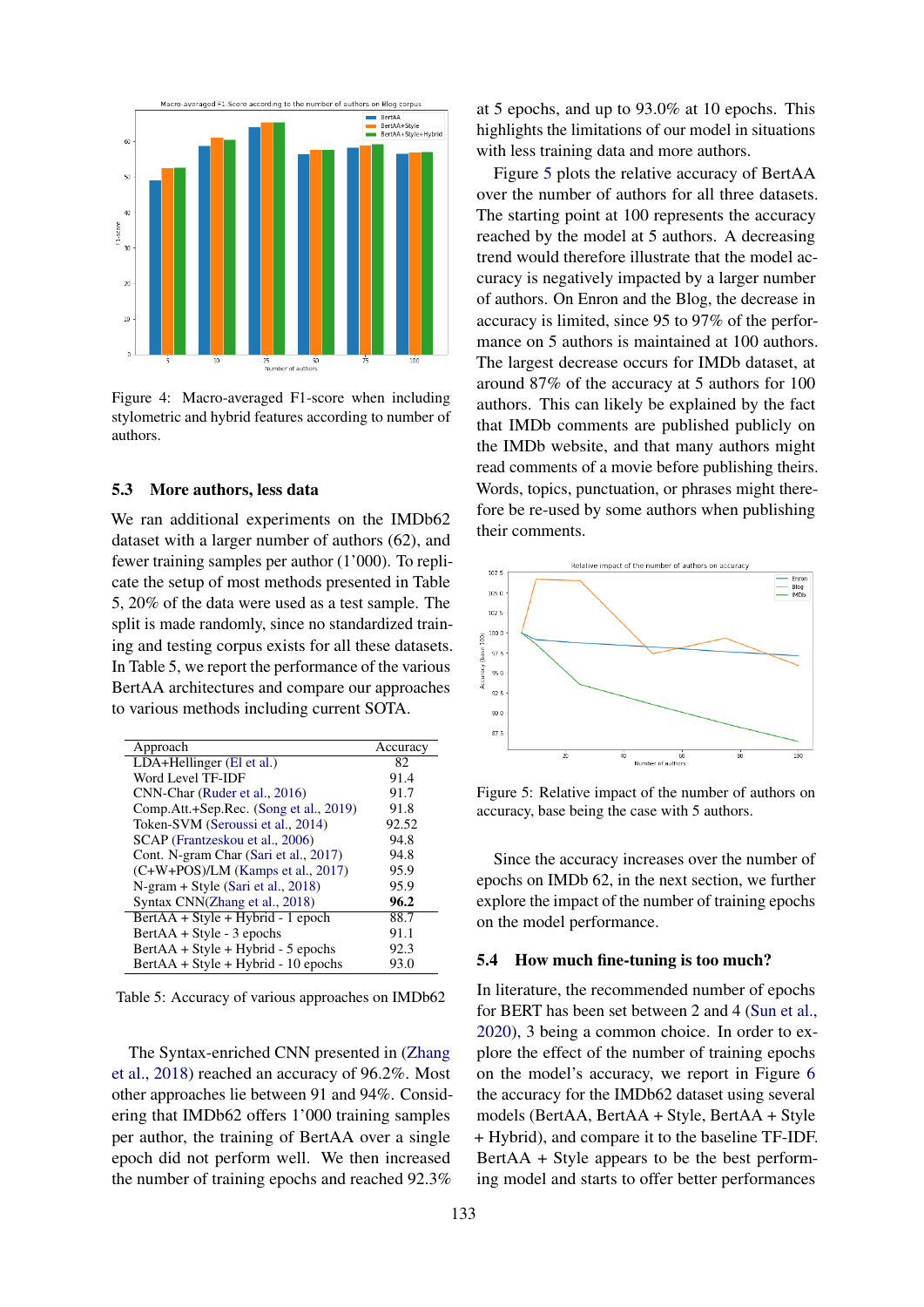than TF-IDF after 4 epochs. However, no peak performance is reached, and the accuracy is still improving after 10 epochs, although to a lesser extent. The impact of the training epochs on a dataset with 62 authors is higher since BertAA is not performing as well, but we can suppose that the impact of the number of epochs is reduced on a smaller set of authors. We have chosen to train our models on 5 epochs for most of our experiments since it offers a good tradeoff between the training time and accuracy.

<span id="page-7-2"></span>

Figure 6: Accuracy over the number of epochs

## <span id="page-7-0"></span>6 Discussion

Our approach can be summarized as an extrapolation of BERT's general outstanding scores, for AA. We show that reaching SOTA results can be achieved using only a single dense layer and a softmax activation on top of a pre-trained BERT with a few training epochs. We highlighted that BertAA performs well on rather short texts, few imbalances in the number of texts per author, and a large number of texts per author.

Previous works [\(Sari et al.,](#page-9-2) [2018\)](#page-9-2) have shown that using stylometric and hybrid features improves the accuracy of AA tasks. We also show that adding such features when leveraging pre-trained language models can improve the macro-averaged F1-Score by 2.7% (relative) on average, although impacting the accuracy.

The use of BertAA should be limited to cases where BERT is itself a good candidate, i.e. when there are sufficient training data per author. This condition might be hard to reach in real applications for police investigations. Short texts and few imbalances have also been identified as requirements for better model performances. Our model is also currently unable to perform text similarity evaluation in the context of Authorship Verification.

There are many possible extensions to this work. According to our experiments on Enron, Blog Authorship, and IMDb corpora, AA can successfully leverage transformers-based language representation models. So far, we have not performed further pre-training of BERT on the target domain, which could also help BertAA. We have not tried yet to use another pre-trained language model. Future works should also explore other model architectures like RoBERTa[\(Liu et al.,](#page-9-22) [2019\)](#page-9-22), or try to extract additional stylometric, hybrid, profiling, or content-related features. Including the computation of similarity metrics on embeddings learned through the BERT fine-tuning would also be a way to compare the similarity between texts for Authorship Verification tasks. We will also explore BertAA in AA tasks on ASR transcripts, where punctuation and capital letters are not present for example.

### <span id="page-7-1"></span>7 Conclusion

With the rise of Deep Learning and Transformers in Natural Language Processing, feature engineering and text preprocessing are less needed.

In this work, we presented an approach based on fine-tuning of a pre-trained BERT for author classification. This is one of the very first attempts to analyze the performances of pre-trained language model fine-tuning for in-domain AA. We showed that our approach, which leverages BERT, reaches competitive performances on three wellknown benchmark datasets, even on a large number of authors. The model best performs when sufficient training data per author are available, there is no large class imbalance, and texts remain rather short.

We also show that in a large scale AA task, adding stylometric and hybrid features to BertAA in an ensemble model can improve the macroaveraged F1-score by 2.7% (relative) on average. Finally, we set a new benchmark on the full IMDb Authorship Attribution Corpus for 5, 10, 25, 50, 75, and 100 authors. Future works will explore adding features to BertAA, further pre-training BERT on target-domain, exploring other pre-trained language models, and extending our approach to Au-thorship Verification.<sup>[1](#page-7-3)</sup>

<span id="page-7-3"></span><sup>&</sup>lt;sup>1</sup>Code and datasets are available [here](https://colab.research.google.com/drive/1m4anWkkb8tz3fKvzJFytygBkqCTdZ8bo?usp=sharing)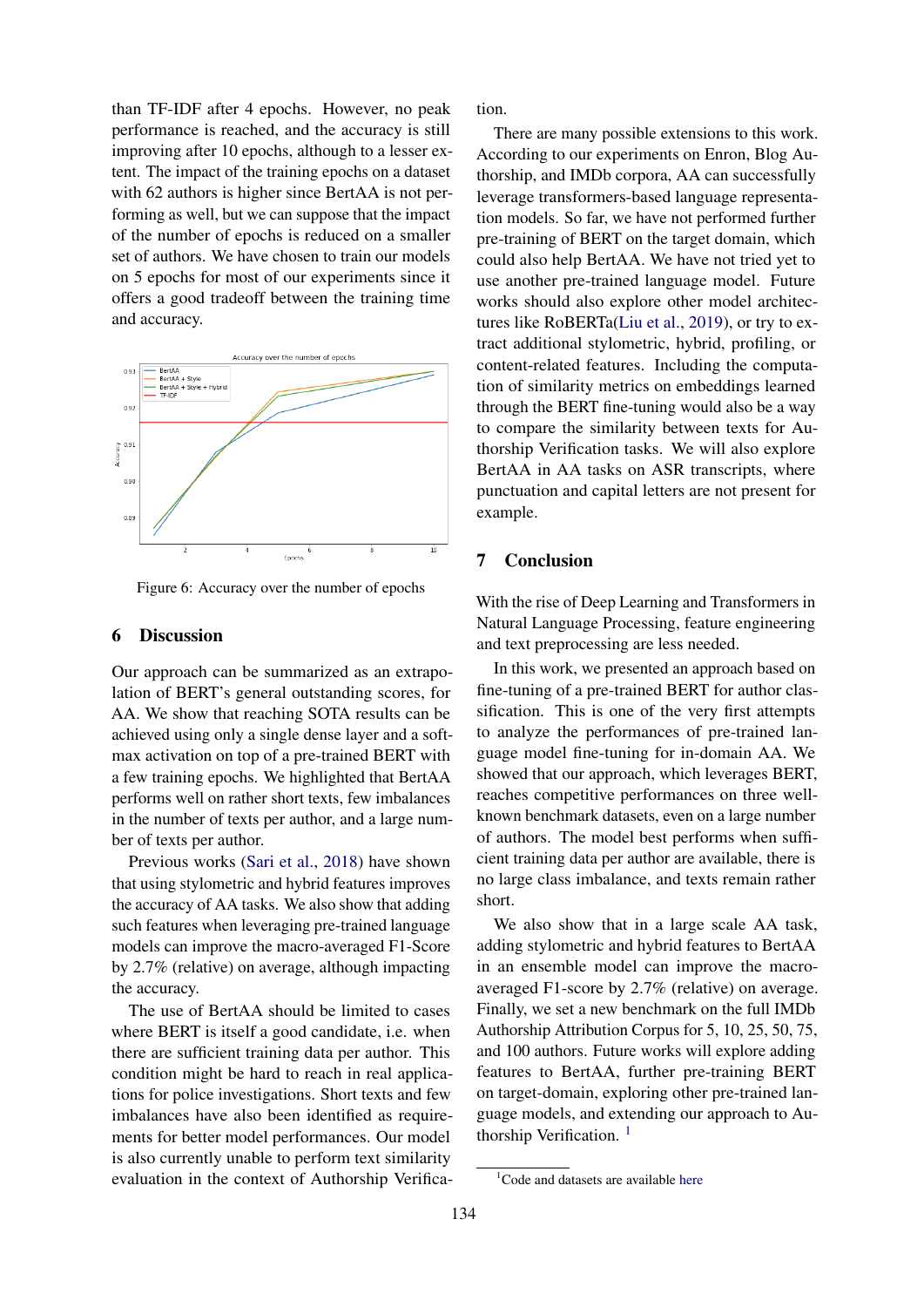## Acknowledgment

This work was supported by the European Union's Horizon 2020 research and innovation program under grant agreement No. 833635 (project ROX-ANNE: Real-time network, text, and speaker analytics for combating organized crime, 2019-2022). The second author, Esaú Villatoro-Tello, was supported partially by Idiap, SNI-CONACyT, CONA-CyT project grant CB-2015-01-258588, and UAM-C Mexico during the elaboration of this work.

### References

- <span id="page-8-1"></span>Opeyemi Aborisade and Mohd Anwar. 2018. [Classifi](https://doi.org/10.1109/IRI.2018.00049)[cation for Authorship of Tweets by Comparing Lo](https://doi.org/10.1109/IRI.2018.00049)[gistic Regression and Naive Bayes Classifiers.](https://doi.org/10.1109/IRI.2018.00049) In *2018 IEEE International Conference on Information Reuse and Integration (IRI)*, pages 269–276.
- <span id="page-8-3"></span>Ben Allison and Louise Guthrie. Authorship Attribution of E-Mail: Comparing Classifiers Over a New Corpus for Evaluation. page 5.
- <span id="page-8-9"></span>Brandy L. Aven. 2015. [The Paradox of Corrupt Net](https://doi.org/10.1287/orsc.2015.0983)[works: An Analysis of Organizational Crime at En](https://doi.org/10.1287/orsc.2015.0983)[ron.](https://doi.org/10.1287/orsc.2015.0983) *Organization Science*, 26(4):980–996. Publisher: INFORMS.
- <span id="page-8-4"></span>Andrea Bacciu, Massimo La Morgia, Alessandro Mei, Eugenio Nerio Nemmi, and Julinda Stefa. 2020. Cross-Domain Authorship Attribution Combining Instance-Based and Profile-Based Features. page 14.
- <span id="page-8-5"></span>Douglas Bagnall. 2016. [Author Identification](http://arxiv.org/abs/1506.04891) [using Multi-headed Recurrent Neural Networks.](http://arxiv.org/abs/1506.04891) *arXiv:1506.04891 [cs]*. ArXiv: 1506.04891.
- <span id="page-8-6"></span>Georgios Barlas and Efstathios Stamatatos. 2020. [Cross-Domain Authorship Attribution Using Pre](https://doi.org/10.1007/978-3-030-49161-1_22)[trained Language Models.](https://doi.org/10.1007/978-3-030-49161-1_22) In Ilias Maglogiannis, Lazaros Iliadis, and Elias Pimenidis, editors, *Artificial Intelligence Applications and Innovations*, volume 583, pages 255–266. Springer International Publishing, Cham. Series Title: IFIP Advances in Information and Communication Technology.
- <span id="page-8-2"></span>İlker Nadi Bozkurt, Özgür Bağlıoğlu, and Erkan Uyar. 2007. [Authorship attribution: performance of var](https://doi.org/10.1109/ISCIS.2007.4456854)[ious features and classification methods.](https://doi.org/10.1109/ISCIS.2007.4456854) In *22nd International Symposium on Computer and Information Sciences, ISCIS 2007 - Proceedings*, pages 158– 162. IEEE. Accepted: 2016-02-08T11:41:59Z.
- <span id="page-8-11"></span>Marcelo Luiz Brocardo, Issa Traore, Sherif Saad, and Isaac Woungang. 2013. [Authorship verification](https://doi.org/10.1109/CITS.2013.6705711) [for short messages using stylometry.](https://doi.org/10.1109/CITS.2013.6705711) In *2013 International Conference on Computer, Information and Telecommunication Systems (CITS)*, pages 1–6, Athens, Greece. IEEE.
- <span id="page-8-12"></span>Paul Clough, Colum Foley, Cathal Gurrin, Gareth Jones, Wessel Kraaij, Hyowon Lee, and Vanessa Murdock, editors. 2011. *[Advances in Information](https://doi.org/10.1007/978-3-642-20161-5) [Retrieval: 33rd European Conference on IR Resarch,](https://doi.org/10.1007/978-3-642-20161-5) [ECIR 2011, Dublin, Ireland, April 18-21, 2011, Pro](https://doi.org/10.1007/978-3-642-20161-5)[ceedings](https://doi.org/10.1007/978-3-642-20161-5)*. Information Systems and Applications, incl. Internet/Web, and HCI. Springer-Verlag, Berlin Heidelberg.
- <span id="page-8-13"></span>Jacob Devlin, Ming-Wei Chang, Kenton Lee, and Kristina Toutanova. 2019. [BERT: Pre-training](http://arxiv.org/abs/1810.04805) [of Deep Bidirectional Transformers for Language](http://arxiv.org/abs/1810.04805) [Understanding.](http://arxiv.org/abs/1810.04805) *arXiv:1810.04805 [cs]*. ArXiv: 1810.04805.
- <span id="page-8-0"></span>Sara El, Manar El Bouanani, Ensias Mohammed, Mohammed Ben, Abdallah Regragui, and Madinat Al. *General Terms Authorship analysis*.
- <span id="page-8-15"></span>Georgia Frantzeskou, Efstathios Stamatatos, Stefanos Gritzalis, and Sokratis Katsikas. 2006. [Source Code](https://doi.org/10.1007/0-387-34224-9_59) [Author Identification Based on N-gram Author Pro](https://doi.org/10.1007/0-387-34224-9_59)[files.](https://doi.org/10.1007/0-387-34224-9_59) In *Artificial Intelligence Applications and Innovations*, IFIP International Federation for Information Processing, pages 508–515, Boston, MA. Springer US.
- <span id="page-8-7"></span>Jade Goldstein-Stewart, Ransom Winder, and Roberta Sabin. 2009. [Person Identification from Text and](https://www.aclweb.org/anthology/E09-1039) [Speech Genre Samples.](https://www.aclweb.org/anthology/E09-1039) In *Proceedings of the 12th Conference of the European Chapter of the ACL (EACL 2009)*, pages 336–344, Athens, Greece. Association for Computational Linguistics.
- <span id="page-8-10"></span>Oren Halvani, Lukas Graner, Roey Regev, and Philipp Marquardt. 2020. [An Improved Topic](http://arxiv.org/abs/2005.06605) [Masking Technique for Authorship Analysis.](http://arxiv.org/abs/2005.06605) *arXiv:2005.06605 [cs]*. ArXiv: 2005.06605.
- <span id="page-8-16"></span>Jaap Kamps, Giannis Tsakonas, Yannis Manolopoulos, Lazaros Iliadis, and Ioannis Karydis. 2017. *Research and Advanced Technology for Digital Libraries: 21st International Conference on Theory and Practice of Digital Libraries, TPDL 2017, Thessaloniki, Greece, September 18-21, 2017, Proceedings*. Springer. Google-Books-ID: it0zDwAAQBAJ.
- <span id="page-8-8"></span>Bryan Klimt and Yiming Yang. 2004. [The Enron](https://doi.org/10.1007/978-3-540-30115-8_22) [Corpus: A New Dataset for Email Classification](https://doi.org/10.1007/978-3-540-30115-8_22) [Research.](https://doi.org/10.1007/978-3-540-30115-8_22) In David Hutchison, Takeo Kanade, Josef Kittler, Jon M. Kleinberg, Friedemann Mattern, John C. Mitchell, Moni Naor, Oscar Nierstrasz, C. Pandu Rangan, Bernhard Steffen, Madhu Sudan, Demetri Terzopoulos, Dough Tygar, Moshe Y. Vardi, Gerhard Weikum, Jean-François Boulicaut, Floriana Esposito, Fosca Giannotti, and Dino Pedreschi, editors, *Machine Learning: ECML 2004*, volume 3201, pages 217–226. Springer Berlin Heidelberg, Berlin, Heidelberg. Series Title: Lecture Notes in Computer Science.
- <span id="page-8-14"></span>Moshe Koppel and Yaron Winter. 2014. [Determining](https://doi.org/10.1002/asi.22954) [if two documents are written by the same author:](https://doi.org/10.1002/asi.22954) [Determining If Two Documents Are Written by the](https://doi.org/10.1002/asi.22954)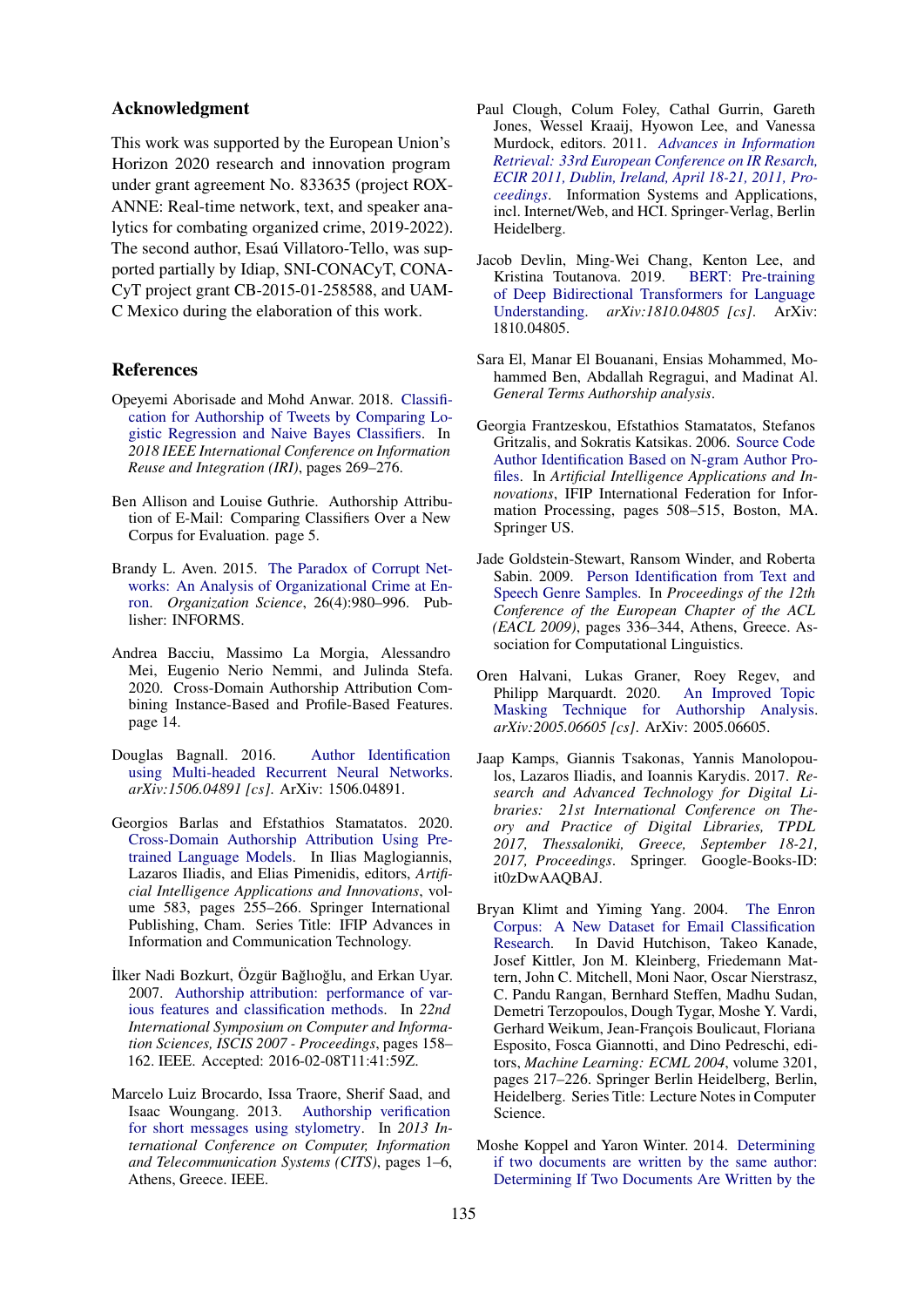[Same Author.](https://doi.org/10.1002/asi.22954) *Journal of the Association for Information Science and Technology*, 65(1):178–187.

- <span id="page-9-0"></span>Xuan Li. Authorship Attribution on the Enron Email Corpus. page 27.
- <span id="page-9-22"></span>Yinhan Liu, Myle Ott, Naman Goyal, Jingfei Du, Mandar Joshi, Danqi Chen, Omer Levy, Mike Lewis, Luke Zettlemoyer, and Veselin Stoyanov. 2019. [RoBERTa: A Robustly Optimized BERT Pretrain](http://arxiv.org/abs/1907.11692)[ing Approach.](http://arxiv.org/abs/1907.11692) *arXiv:1907.11692 [cs]*. ArXiv: 1907.11692.
- <span id="page-9-7"></span>David Madigan, Alexander Genkin, David D Lewis, Shlomo Argamon, Dmitriy Fradkin, Li Ye, and David D Lewis Consulting. Author Identification on the Large Scale. page 20.
- <span id="page-9-3"></span>David Madigan, Alexander Genkin, David D. Lewis, and Dmitriy Fradkin. 2005. [Bayesian Multino](https://doi.org/10.1063/1.2149832)[mial Logistic Regression for Author Identification.](https://doi.org/10.1063/1.2149832) *AIP Conference Proceedings*, 803(1):509–516. Publisher: American Institute of Physics.
- <span id="page-9-6"></span>Lukas Muttenthaler, Gordon Lucas, and Janek Amann. Authorship Attribution in Fan-Fictional Texts given variable length Character and Word N-Grams. page 9.
- <span id="page-9-15"></span>Hendrik Neumann and Martin Schnurrenberger. *E-Mail Authorship Attribution applied to the Extended Enron Authorship Corpus (XEAC)*.
- <span id="page-9-9"></span>Chen Qian, Tianchang He, and Rao Zhang. Deep Learning based Authorship Identification. page 9.
- <span id="page-9-10"></span>Sebastian Ruder, Parsa Ghaffari, and John G. Breslin. 2016. [Character-level and Multi-channel Con](http://arxiv.org/abs/1609.06686)[volutional Neural Networks for Large-scale Author](http://arxiv.org/abs/1609.06686)[ship Attribution.](http://arxiv.org/abs/1609.06686) *arXiv:1609.06686 [cs]*. ArXiv: 1609.06686.
- <span id="page-9-14"></span>Chakaveh Saedi and Mark Dras. 2019. [Siamese](http://arxiv.org/abs/1912.10616) [Networks for Large-Scale Author Identification.](http://arxiv.org/abs/1912.10616) *arXiv:1912.10616 [cs]*. ArXiv: 1912.10616 version: 1.
- <span id="page-9-2"></span>Yunita Sari, Mark Stevenson, and Andreas Vlachos. 2018. [Topic or Style? Exploring the Most Useful](https://www.aclweb.org/anthology/C18-1029) [Features for Authorship Attribution.](https://www.aclweb.org/anthology/C18-1029) In *Proceedings of the 27th International Conference on Computational Linguistics*, pages 343–353, Santa Fe, New Mexico, USA. Association for Computational Linguistics.
- <span id="page-9-20"></span>Yunita Sari, Andreas Vlachos, and Mark Stevenson. 2017. [Continuous N-gram Representations for Au](https://www.aclweb.org/anthology/E17-2043)[thorship Attribution.](https://www.aclweb.org/anthology/E17-2043) In *Proceedings of the 15th Conference of the European Chapter of the Association for Computational Linguistics: Volume 2, Short Papers*, pages 267–273, Valencia, Spain. Association for Computational Linguistics.
- <span id="page-9-16"></span>Jonathan Schler, Moshe Koppel, Shlomo Argamon, and James Pennebaker. Effects of Age and Gender on Blogging. page 6.
- <span id="page-9-4"></span>Yanir Seroussi, Ingrid Zukerman, and Fabian Bohnert. 2014. [Authorship Attribution with Topic Models.](https://doi.org/10.1162/COLI_a_00173) *Computational Linguistics*, 40(2):269–310.
- <span id="page-9-11"></span>Prasha Shrestha, Sebastian Sierra, Fabio Gonzalez, ´ Manuel Montes, Paolo Rosso, and Thamar Solorio. 2017. [Convolutional Neural Networks for Author](https://www.aclweb.org/anthology/E17-2106)[ship Attribution of Short Texts.](https://www.aclweb.org/anthology/E17-2106) In *Proceedings of the 15th Conference of the European Chapter of the Association for Computational Linguistics: Volume 2, Short Papers*, pages 669–674, Valencia, Spain. Association for Computational Linguistics.
- <span id="page-9-8"></span>Juan Soler-Company and Leo Wanner. 2017. [On the](https://www.aclweb.org/anthology/E17-2108) [Relevance of Syntactic and Discourse Features for](https://www.aclweb.org/anthology/E17-2108) [Author Profiling and Identification.](https://www.aclweb.org/anthology/E17-2108) In *Proceedings of the 15th Conference of the European Chapter of the Association for Computational Linguistics: Volume 2, Short Papers*, pages 681–687, Valencia, Spain. Association for Computational Linguistics.
- <span id="page-9-21"></span>Wei Song, Chen Zhao, and Lizhen Liu. 2019. [Multi-](https://doi.org/10.1109/ACCESS.2019.2957152)[Task Learning for Authorship Attribution via Topic](https://doi.org/10.1109/ACCESS.2019.2957152) [Approximation and Competitive Attention.](https://doi.org/10.1109/ACCESS.2019.2957152) *IEEE Access*, 7:177114–177121. Conference Name: IEEE Access.
- <span id="page-9-5"></span>Efstathios Stamatatos. 2009. A survey of modern authorship attribution methods. *Journal of the American Society for information Science and Technology*, 60(3):538–556.
- <span id="page-9-17"></span>Chi Sun, Xipeng Qiu, Yige Xu, and Xuanjing Huang. 2020. [How to Fine-Tune BERT for Text Classifica](http://arxiv.org/abs/1905.05583)[tion?](http://arxiv.org/abs/1905.05583) *arXiv:1905.05583 [cs]*. ArXiv: 1905.05583.
- <span id="page-9-18"></span>Ashish Vaswani, Noam Shazeer, Niki Parmar, Jakob Uszkoreit, Llion Jones, Aidan N. Gomez, Lukasz Kaiser, and Illia Polosukhin. 2017. [Attention Is](http://arxiv.org/abs/1706.03762) [All You Need.](http://arxiv.org/abs/1706.03762) *arXiv:1706.03762 [cs]*. ArXiv: 1706.03762.
- <span id="page-9-19"></span>Thomas Wolf, Lysandre Debut, Victor Sanh, Julien Chaumond, Clement Delangue, Anthony Moi, Pierric Cistac, Tim Rault, Rémi Louf, Morgan Funtowicz, and Jamie Brew. 2020. [HuggingFace's Trans](http://arxiv.org/abs/1910.03771)[formers: State-of-the-art Natural Language Process](http://arxiv.org/abs/1910.03771)[ing.](http://arxiv.org/abs/1910.03771) *arXiv:1910.03771 [cs]*. ArXiv: 1910.03771.
- <span id="page-9-13"></span>Haoran Wu, Zhiyong Xu, Jianlin Zhang, Wei Yan, and Xiao Ma. 2017. [Face recognition based on](https://doi.org/10.1109/CISP-BMEI.2017.8302003) [convolution siamese networks.](https://doi.org/10.1109/CISP-BMEI.2017.8302003) In *2017 10th International Congress on Image and Signal Processing, BioMedical Engineering and Informatics (CISP-BMEI)*, pages 1–5.
- <span id="page-9-1"></span>Min Yang and Kam-Pui Chow. 2014. [Authorship At](https://doi.org/10.1007/978-3-642-55415-5_28)[tribution for Forensic Investigation with Thousands](https://doi.org/10.1007/978-3-642-55415-5_28) [of Authors.](https://doi.org/10.1007/978-3-642-55415-5_28) In *ICT Systems Security and Privacy Protection*, IFIP Advances in Information and Communication Technology, pages 339–350, Berlin, Heidelberg. Springer.
- <span id="page-9-12"></span>Richong Zhang, Zhiyuan Hu, Hongyu Guo, and Yongyi Mao. 2018. [Syntax Encoding with Application in](https://doi.org/10.18653/v1/D18-1294) [Authorship Attribution.](https://doi.org/10.18653/v1/D18-1294) In *Proceedings of the 2018*